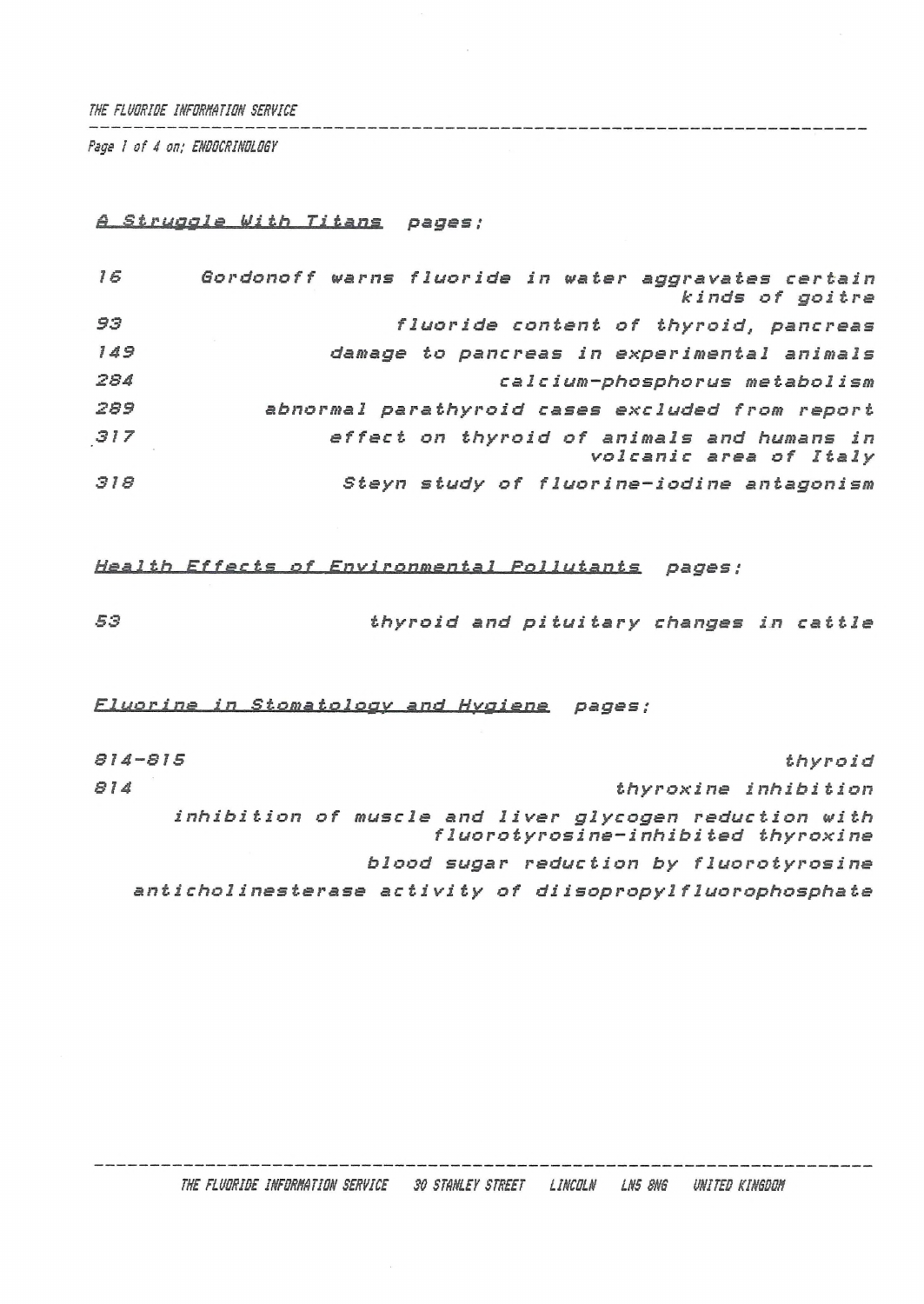### *THE FLUORISE INFORMATION SERVICE*

*Rags 2 of 4 on; ENOOCRINOLOSY*

*Fluor i da.t.ion and. T..£.iJ.t.h . &e,c.ax. pages :*

| 22        | alterations in growth and weight in areas of<br>endemic fluorosis                       |
|-----------|-----------------------------------------------------------------------------------------|
| 22        | lowered birth rate in areas of endemic fluorosis                                        |
| 22        | thyroid alterations in areas of endemic fluorosis                                       |
| 59        | continual dryness in throat and mouth                                                   |
|           | unquenchable thirst                                                                     |
| 69        | thyroid function affected                                                               |
| 69        | reproduction affected                                                                   |
| 69        | mimics effects of some hormones,<br>disturbing hormonal balance                         |
| 89        | high fluoride in renal patients before hemodialysis                                     |
| 118       | fluorocarbon propellants found in adrenal glands                                        |
| 197       | Dr Leone's testimony in Eire                                                            |
| 243       | fluoride in goitre                                                                      |
| 243       | direct influence on precursors of thyroxine                                             |
| 250       | ovarian hormone deficiency the most important factor in<br>post-menopausal osteoporosis |
| $261 - 2$ | death of Ames, Iowa infant                                                              |

*Ths Luo r. ids.. Question pages;*

 *JFAM<sup>A</sup> wa r <sup>n</sup> i ng <sup>o</sup><sup>n</sup> go i tre effect of parathyroid removal on case of optic neuritis effect on parathyroid glands and resorption thyroid disorders in mothers of Down's Syndrome children*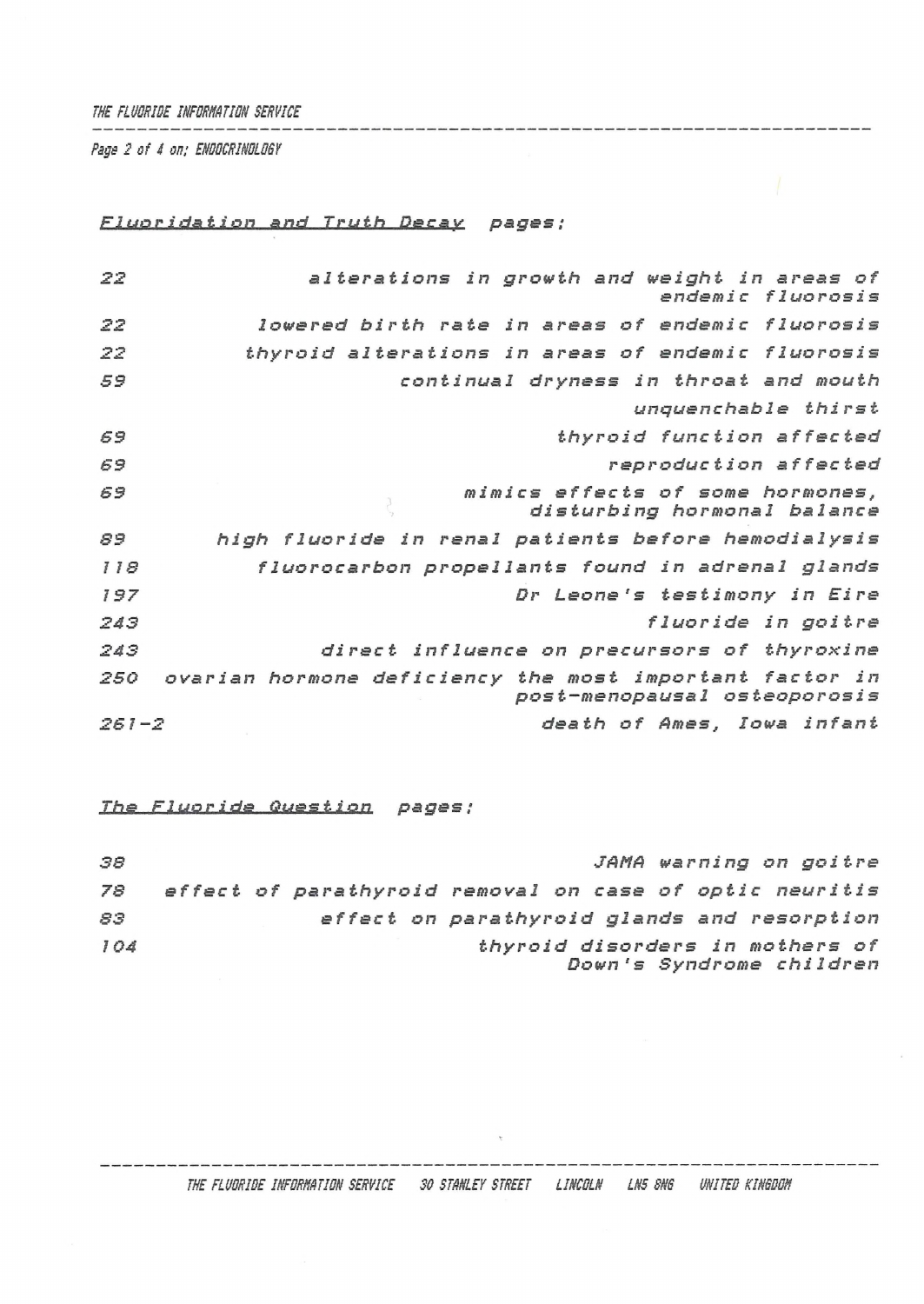#### *THE FLUORIDE INFORMATION SERVICE*

*Page 3 of 4 on; ENDOCRINOLOGY*

### *Environmental Fluoride\_\_<sup>1</sup> 977 pages;*

*90 serum immuno-reactive parathyroid hormone levels correlate positively with serum alkaline phosphatase and with urinary excretion of hydroxyproline in Teotia studies 96 fluoride aggravates raised parathyroid secretion in osteoporos i<sup>s</sup> 97 thyroid function high incidence of goitre in areas with endemic hydrofluorosis studies with rats decreased blood thyroxine in rats alteration in functioning of thyroxine-binding proteins further research recommended on amino-acid thyroxine precursors 98 86% of fluoridated hemodialysis patients showed seconda ry hyperpara thyroid!sm*

 $Fluoridation$  *\ The Great Dilemma pages;* 

| thyroid            | 77        |
|--------------------|-----------|
| thyroid            | 137       |
| thyroid            | $163 - 4$ |
| parathyroid glands | 164       |
| pituitary gland    | 165       |
| thyroid            | 185       |
| thyroid            | 358       |
|                    |           |

*Fluoridation\_\_<sup>J</sup> 979 ?* **žg. l.e***ntific Criticism***5..\_a.nd** *<sup>E</sup><sup>1</sup> u.o ride Dangers pages ;*

*<sup>191</sup> fluoridation and the thyroid*